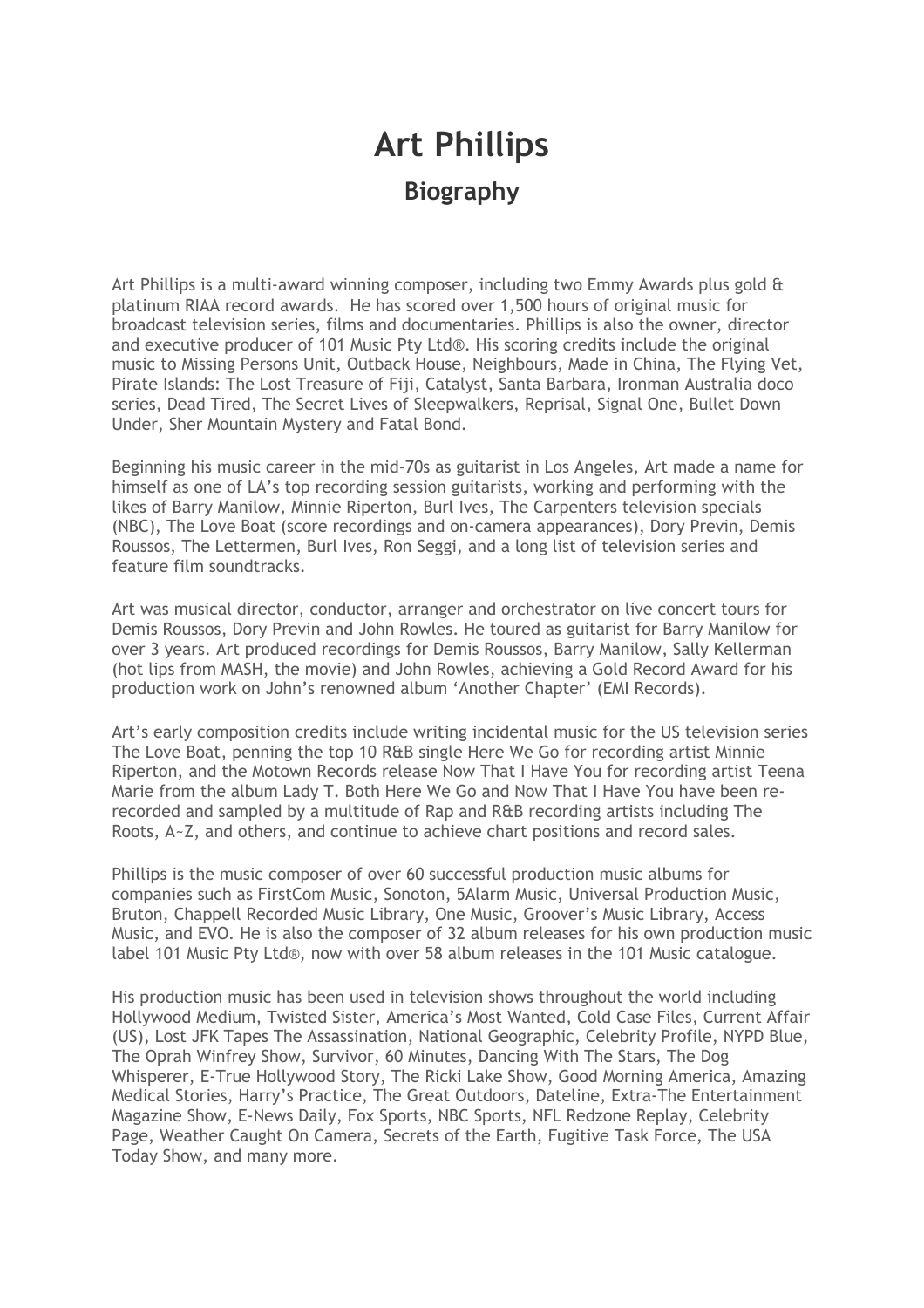## **Awards & Nominations**

In 2021 Art was awarded a Global Music Award as composer for the song entitled We Know You By Heart from his album Heartsongs (101M052)101 Music Pty Ltd®.

Also in 2021, his production music library, 101 Music Pty Ltd®, was nominated for Best Reggae Track, for 'Kalypso Krazy' in the Production Music Association (PMA) Mark Awards.

In 2020 Art and 101 Music Pty Ltd were nominated 3 times from the Production Music Association Mark Awards (USA), for the categories of Best Production Music Artist, Best Investigative/Crime Track, and Best Jazz Track.

In 2019 Art was honored with a Global Music Award for his production music album, Just You & I (101M043) 101 Music Pty Ltd® for Best Artist, and an additional Global Music Award for the song, All Along, for Best Songwriters – Music & Lyrics: Art Phillips & Bev Klingsick, from the same album.

In 2018 Art was awarded a Global Music Award for his album Italian Holiday (101M032) from his production music catalogue 101 Music Pty Ltd®.

Also in 2018 Art was nominated by the Production Music Association Mark Awards (USA) for Best Jazz Artist for his album Italian Holiday featuring Phillips on electric and acoustic guitars, released by his record label 101 Music Pty Ltd®.

In 2016 The Tonight Show (USA), starring Jimmy Fallon, licensed Art's song Lazy Afternoon for use as guest play-on & play-off's featuring the original artists The Roots, the Tonight Show house band who co-wrote the song with Phillips.

In 2012 Art received a nomination for his song Break These Chains, composers: Art Phillips and Gareth Hudson, at The Australian Blues Music Awards, for recording artist Buddy Knox, Best Duo or Group of the Year.

In 2008 Phillips received a nomination for Best Original Music in a Children's Television Series for Pirate Islands: The Lost Treasure of Fiji from the APRA/AGSC Screen Music Awards, and also received a nomination in 2007 for an earlier episode from the same television series.

In 2006 Art's original song Floating, by composers Art Phillips, Richard Rudolph & Claudia Talbot, for US recording artist Megan Rochell, achieved Billboard's top-40 R&B chart position.

In 2005 Art was nominated for an ARIA Award, Australian Recording Industry Association, for Best Original Soundtrack Album from the ABC television series Outback House.

In the same year, Phillips was also nominated by the APRA/AGSC Screen Music Awards for Best Music in a Television Series for Outback House (ABC Television).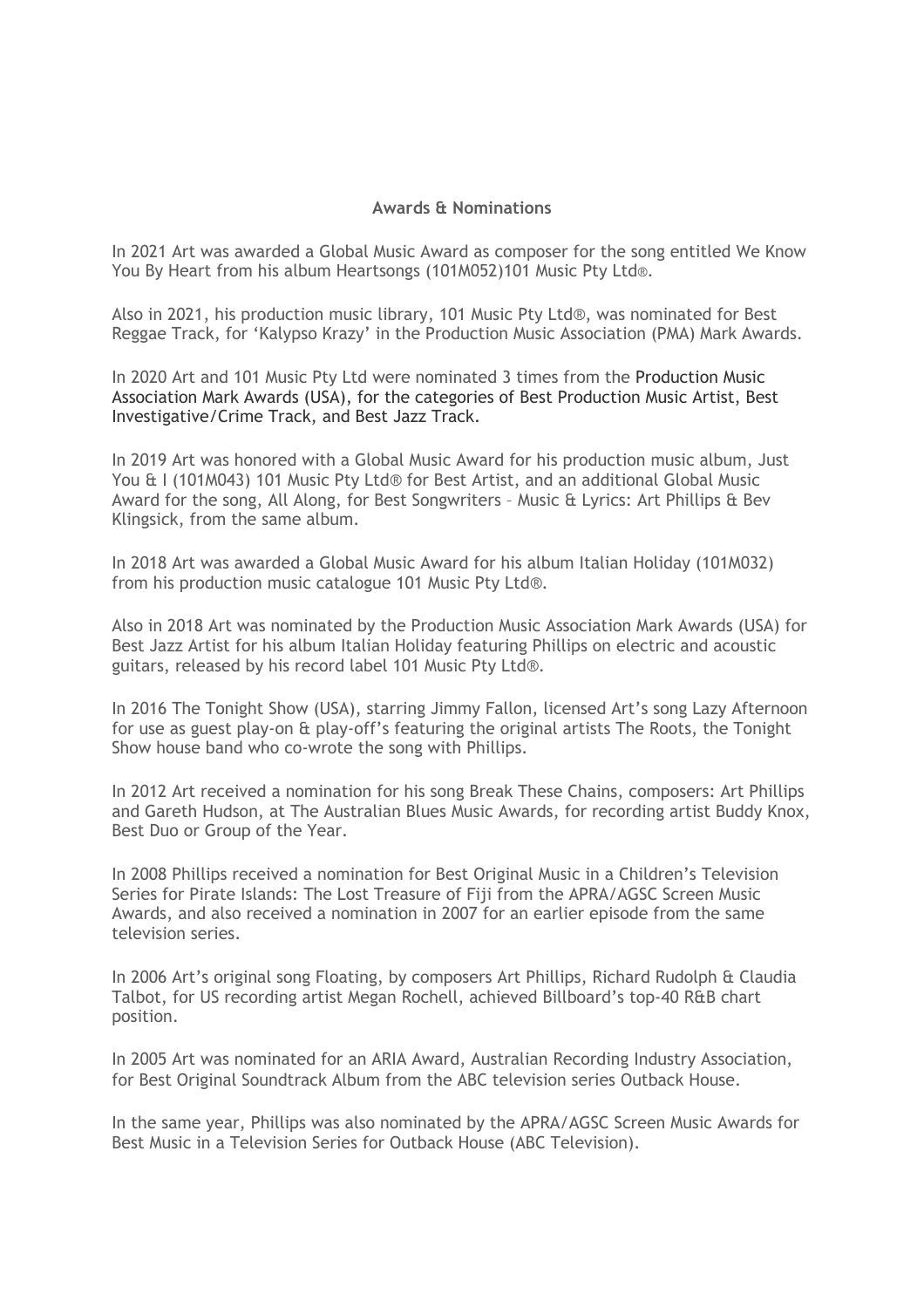In 2004 Art was awarded Best Original Song by The Johnny Dennis Trust Music Awards for One Step Closer.

In 2004 US recording artists Kenny Lattimore & Chante Moore recorded his song Here We Go (A Phillips/R Rudolph), on their platinum sales album Things That Lovers Do.

In 1996 Art was nominated by The Australian Guild of Screen Composers/APRA Screen Music Awards for Best Soundtrack Album for the production music album Dramatic Impact 1 (Bruton Music).

In 1995 Phillips was awarded The APRA Award for Best Soundtrack Album for his musical score to the ABC television series The Flying Vet.

In 1990 Art was nominated by The Australian Film Institute, AFI awards, for Best Original Music in a Feature Film for Sher Mountain Mystery.

In 1989 Phillips' full orchestral musical score for The State Bank Corporate was awarded The Television Society of Australia Penguin Award for Best Corporate Film.

In 1988 Art received an Emmy Award from The National Academy of Television Arts & Sciences for his contributions to Outstanding Music Composition in a Drama Series for the daytime television series Santa Barbara.

In 1987 Art received an Emmy Award from The National Academy of Television Arts & Sciences for his contributions to Outstanding Music Composition in a Drama Series for the daytime television series Santa Barbara.

In 1987 Phillips' song Here We Go was included on the Grammy Award Archive Collection, Rhythm & Blues Vol 2, by recording artist Minnie Riperton (Capitol Records).

In 1984 Art was awarded the RIAA Certified Gold Record Sales Award for Here Comes The Night, recording artist Barry Manilow (Arista Records), where Phillips appears as recording guitarist.

In 1983 Art was awarded the RIAA Certified Gold Record Sales Award for A Touch More Magic, recording artist Barry Manilow (Arista Records), where Phillips appears as recording guitarist.

In 1981 Phillips was awarded the RIAA Certified Gold Record Sales Award for Another Chapter, recording artist John Rowles (EMI Records), record album produced, arranged & orchestrated by Phillips. Phillips also appears as recording guitarist on the album.

In 1980 Art's song Here We Go (A Phillips/R Rudolph), recorded by vocalist Minnie Riperton achieved the top 10 position on the USA R&B Billboard charts. Here We Go was included on Riperton's very last record album, Love Lives Forever (Capitol Records).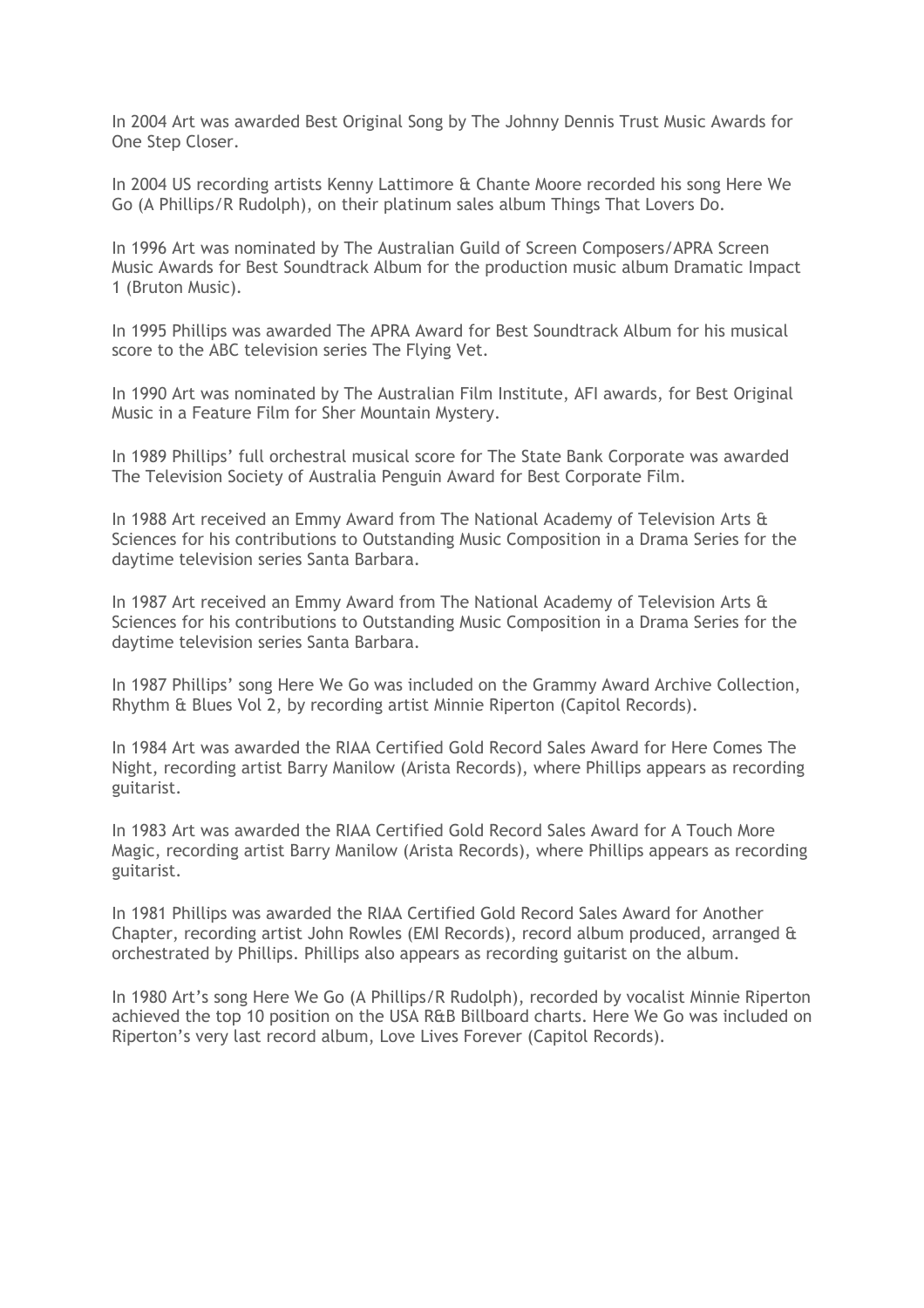## **Positions Held / Music Industry Organizations**

## **Australian Guild of Screen Composers (AGSC)**

Art is the longest standing President of the Australian Guild of Screen Composers, 2001 ~ 2008, and was Vice President from 1992 ~ 2000. He now acts as International Relations Liaison for the AGSC.

Phillips was the Chair of the Screen Music Awards from 1994 ~ 2008, and executive produced the APRA/AGSC Screen Music Awards in 2002 and 2003.

### **Music Australia**

Phillips is a councillor for Music Australia, formerly known as The Music Council of Australia, representing Music in Film and Television, 2005 ~ current.

## **Australian Performance Right Association (APRA)**

Art was a nominee for writer position on the Board of Directors, and is a valued member of the organization.

In 2002 and 2003 Art was musical director, conductor and orchestrator for the APRA/AGSC Screen Music Awards, and also executive produced both events.

Art Phillips is a writer member of APRA since 2006, and a publisher member, for 101 Music Pty Ltd®, since 2014.

### **Australian Music Center**

In 2003 Phillips was editor of The Journal of The Australian Music Centre, Sounds Australian Magazine, edition: Australian Screen Music, The Art & Craft of Composing to Moving Image, and authored the article The History and Mechanics of Screen Music: The Early Days.

### **Other Positions /Affiliations**

Art Phillips was President and Chairman of The Italian Family History Group for Co.As.It. Australia from 2013 ~ 2016. He was also Master of Ceremony for their monthly performance events at The Italian Cultural Centre, Sydney, and also guest presented on three occasions for the cultural program.

Member of the Society of Composers & Lyricists (SCL, USA) since 2014.

Member of The American Federation of Musicians (AFofM, local 47 Los Angeles) since 1973.

Member of the Music Arrangers Guild of Australia (MAGA) since 1988.

Broadcast Music Inc. (BMI) publisher member since 1973, and writer member from 1973 ~ 2005.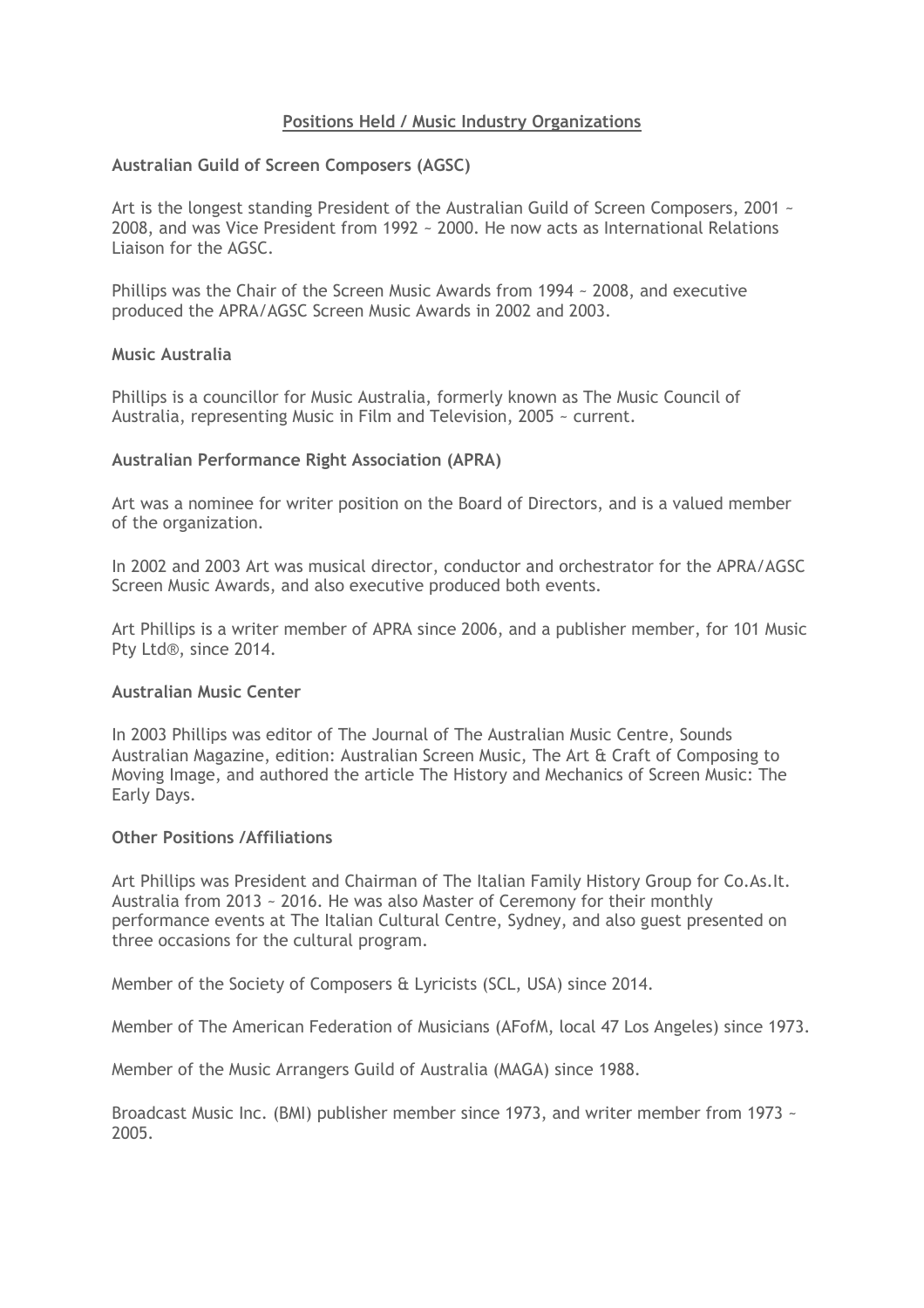# **Positions Held / Academic Universities and Institutions**

## **Universal Business School Sydney (UBSS)**

In 2021 Adjunct Professor Phillips was appointed Director of The Centre For Entrepreneurship.

In 2020 Art was presented with an Executive Dean Award, For Outstanding Commitment to Teaching and Learning, Post Graduate level – trimester 2.

In 2019 he was presented with two Executive Dean Awards, For Outstanding Commitment to Teaching and Learning, Post Graduate level – trimesters 2 & 3.

In 2018 Art was bestowed the title Adjunct Professor for his extensive work in academia and his prolific career in the music industry as music composer, producer, arranger, orchestrator, educator and business entrepreneur.

In 2017 Phillips received a Fellowship Award, In recognition of distinguished contributions to entrepreneurship in Australia.

Since 2018 Art has been lecturing for the Master's (MBA) program and also adjudicates on the occasional basis. He authored a series of case studies for UBSS in 2016 on entrepreneurial music and business topics.

He is a member of the Academic Senate Board and also a member of the Course Advisory Committee, since 2016

### **The Australian Institute of Music (AIM)**

In 2019 Art authored and delivered the keynote speech, Building Blocks, for the end of year graduation ceremony.

In 2019 Art received a Fellowship Award, In recognition of his outstanding achievements and services to Australian Performing Arts.

In 2016 Art was appointed Deputy Chair of the Academic Board and has been an Academic Board member since 2013.

Art was performance adjudicator for the undergraduate program, 2010 ~ 2012.

Phillips authored and delivered the Master of Music subjects, Music & Moving Image, and Orchestration studies, from 1995 ~ 2004, then also again from 2011 ~ 2014.

### **Queen Anne School of Management (QASM)**

In 2019 Art was appointed Chair of the Course Advisory Committee.

## **Excelsia College (formerly The Wesley Institute)**

Art is responsible for writing and delivering the Master of Music & Media subjects, Music & Moving Image, Screen Music Analysis and Music & Media, since 2007.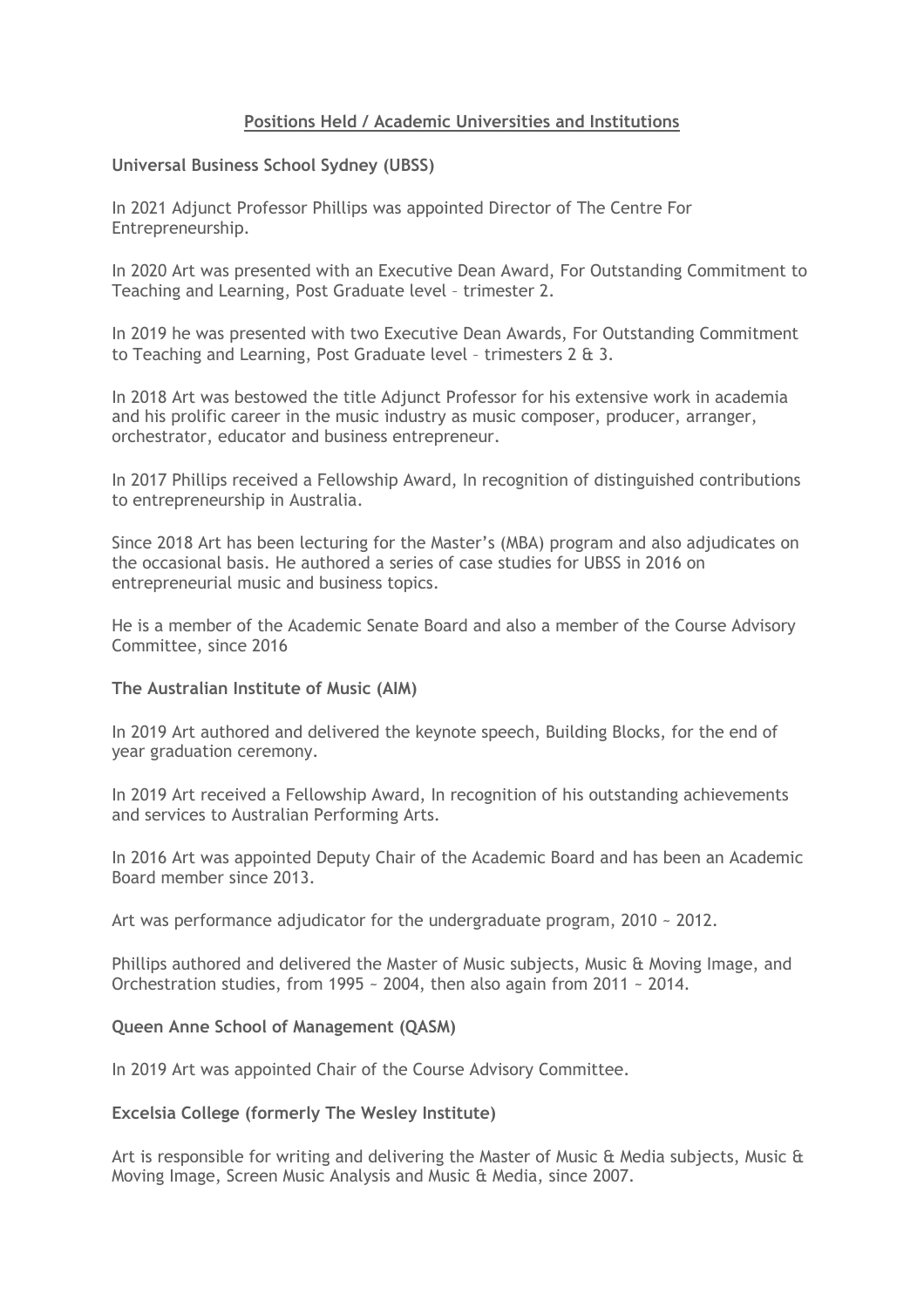# **University of Western Sydney College (UWS College)**

In 2011 and 2012 Art was Consultant to the University of Western Sydney College's Associate Degree in Creative Industries program, where he authored and supervised a series of 12 case studies for the subject units.

In 2012 Phillips spoke at the Creative Professional Public Lecture Series at ICE (Information and Cultural Exchange), and also authored and delivered the seminar – Interactivity, Connectivity and Networking.

# **Australian International Conservatorium of Music (AICM)**

Art was a Senior Visiting Fellow from 2009 ~ 2013, and lectured on the occasional basis in conducting, orchestration, songwriting and film music scoring.

# **Australian Film Television & Radio School (AFTRS)**

Phillips was Composer-In-Residence from 1995 ~ 1997. He also delivered lectures for the screen music department for many years thereafter.

# **Griffith University (Gold Coast, QLD, Australia) & Queensland Conservatorium Of Music (Brisbane, QLD, Australia)**

Lecturer by semesters and summer school, 1996 ~ 2001: Film & Television Music Scoring, Arranging & Orchestration, Conducting, Songwriting, Production Music writing, Ethnic Music Studies, and Music Technology.

Co-Editor, Film & Television Music Occasional Papers, 1996 ~ 1999.

# **Central Queensland University / Central Queensland Conservatorium of Music**

Lecturer, music in film and television subjects, 2001 ~ 2003.

In 2002 Art was musical director, conductor and orchestrator for their Silent Film Night Series, performing original music by Phillips to the Charlie Chaplin film classic, The Kid, featuring the CQU student and staff orchestra.

# **Seminars / Lectures Presented**

In 2020 Art chaired and moderated the Production Music Association, PMA Academy: Focus on Australia & New Zealand – the state of the industry and production music.

In 2019 he authored and delivered the round table session for the PMA conference, How to Achieve Winning Results in Production Music Scoring – Understanding the Mechanics of the Genre.

In 2017 Art created and moderated the Production Music Conference seminar 'The 4M's – Music, Metadata, Marketing & Money'.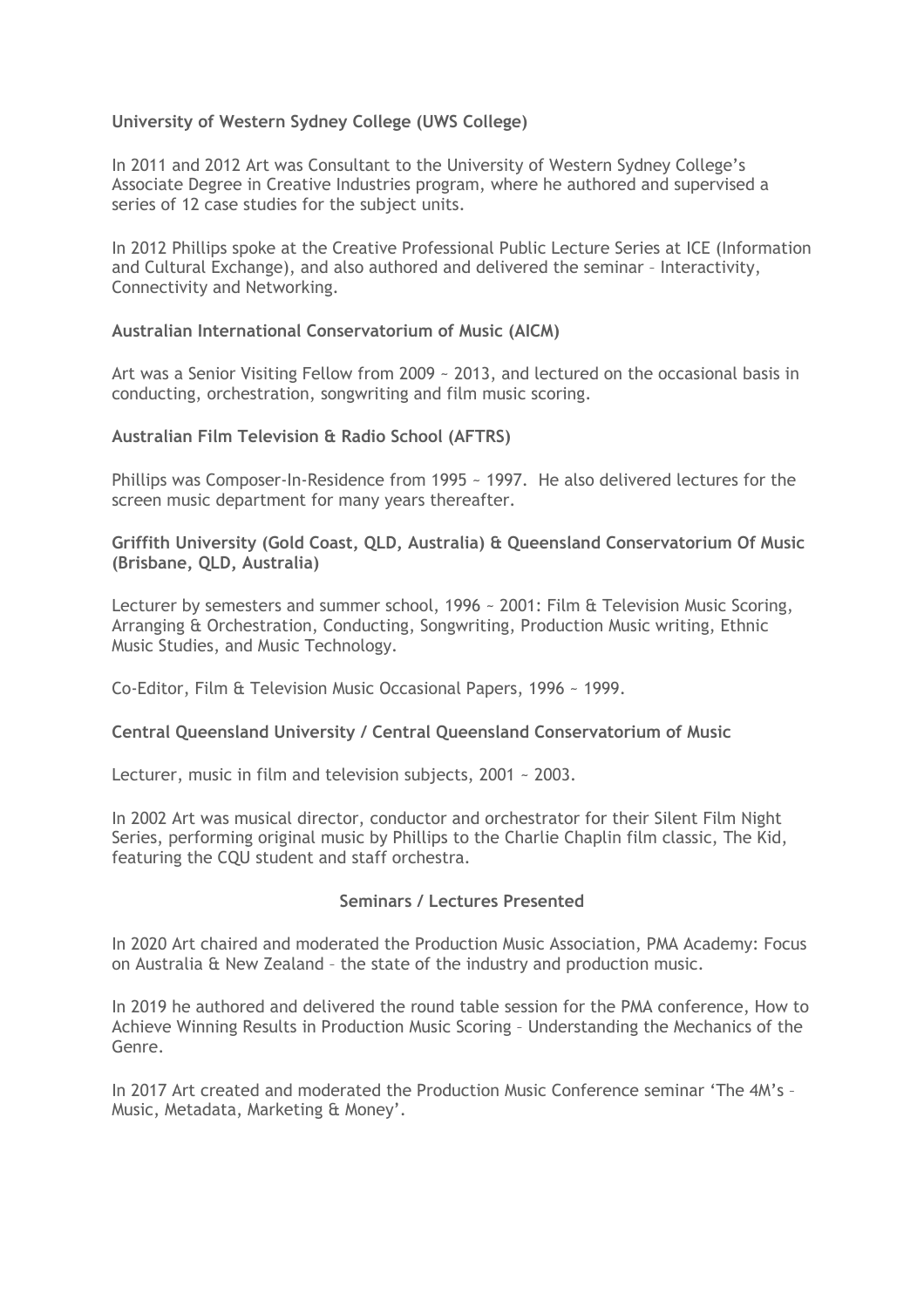In 2011 Art authored and presented the seminar Music Scoring for Television, Film and Multimedia for The Australian International Music Show, Melbourne Convention Centre, Melbourne Australia.

In 2005 Phillips authored and presented the seminar, Creating an Effective Music Soundtrack – the Options and Costs, for the Screen Production Association of Australia, for the SPAA Fringe Festival.

In 2003 Art authored and presented the seminar Applying Music to Image at the Festival of Darwin, Northern Territory Australia.

## **Other Guest Lectures**

Toho Gakuen College, Tokyo Japan, guest lecturer, Film & Television Music,1997.

Southern Cross University, Lismore, NSW Australia, guest lectures, Film & Television Music, 1994 ~ 1995.

Australian Film Television & Radio School, Perth Western Australia, authored and presented the seminar Your Creative Identity in 1991.

Australian Film Institute, Sydney, Australia, seminar series, authored and presented, Music to Motion Pictures - The 3<sup>rd</sup> Dimension, in 1990, and Music - The Invisible Character, in 1991.

The Melbourne Film Festival, seminar series, Original Music to the Screen – Creative Choices, 1991.

The Grove School of Music, Los Angeles, CA, arranging and rhythm section classes, 1983 ~ 1985.

Ricks College, Rexburg, Idaho USA, rhythm section seminar series, 1975 ~ 1976.

Phillips has passed on his knowledge and expertise to countless students at universities and institutions across Australia and abroad, has written and delivered a multitude of music industry seminars and papers, and is an active and valued member of the global music community.

Art Phillips holds a Masters of Music Studies from Griffith University/Queensland Conservatorium of Music, 1999.

# **Published Articles**

### Waves from the Effects of COVID-19 on a Music Business, UBSS Publication Series: Things Will Never Be The Same – Or Will They? ISBN 978-1-907453-34-2, published 2022.

https://www.ubss.edu.au/media/3640/waves-from-the-effects-of-covid-19-on-a-music-business.pdf

Never Lose The Moment,UBSS Publications Series issue 1 – Transitioning to Online Lecturing During COVID-10, 2021